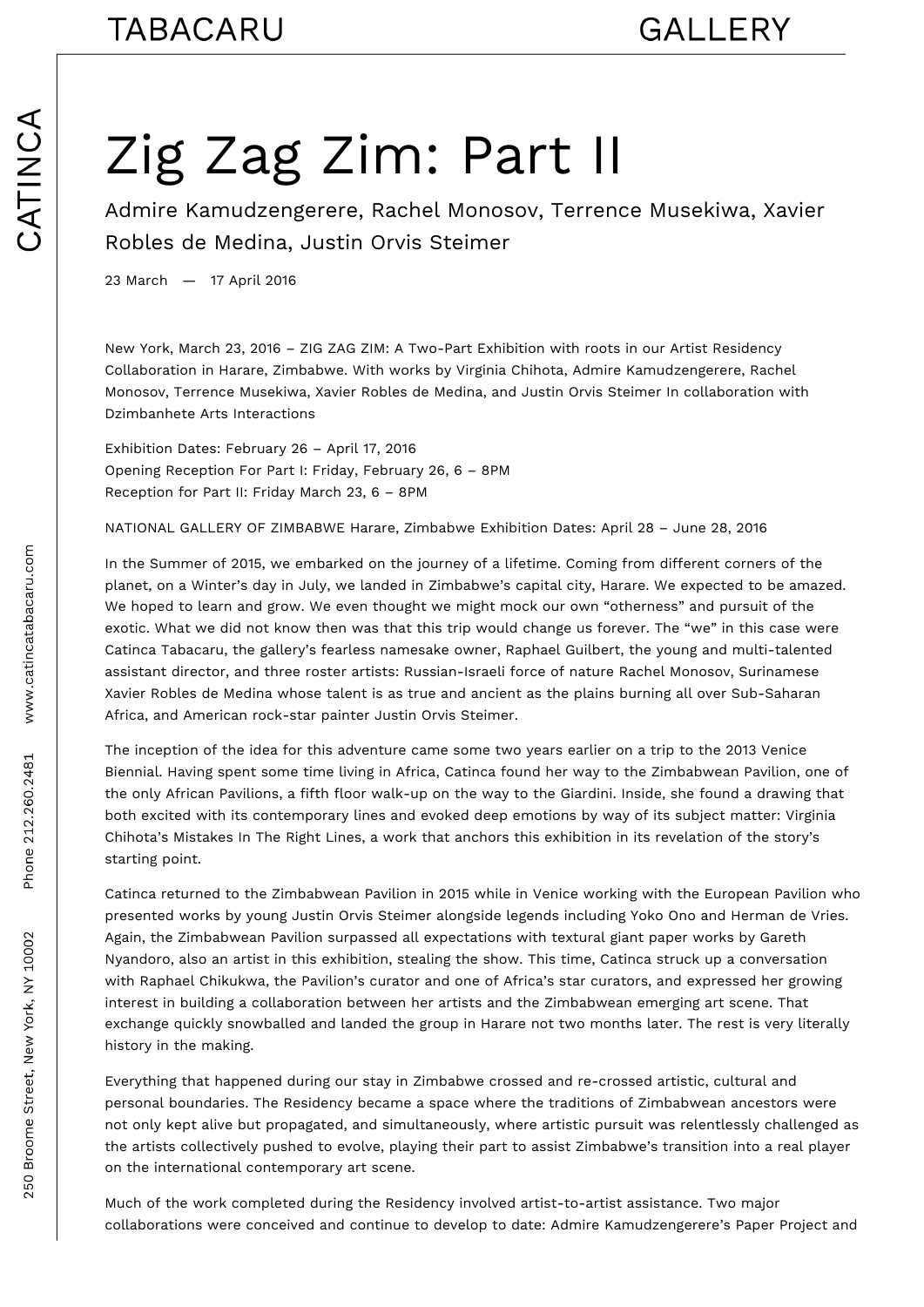Rachel Monosov's #PinkVillage. They make appearances in this Exhibition in video, painting, photography, performance and sculptural forms. Both projects take fine art outside the formal white-box gallery, effectively turning the gallery inside out. Although the American Embassy refused to grant Admire Kamudzengerere a visa to physically participate in this exhibition, when the show travels to the National Gallery of Zimbabwe to open on April 28 of this year, Kamudzengerere will unroll the 2km long scroll-like paper first used during the Residency through the Gallery doors and onto the city streets. Remnants of the reddish Zimbabwean earth and other detritus I will be joined by new marks as the paper spills into the city. Sections of the paper will be left unrolled while the rest will be re-rolled and placed within the gallery space like sculptures telling the story of their making.

Notably, #PinkVillage has captured the hearts and minds of local community leaders and art curators. It began as the painting of five mud huts pink. This aesthetic act questions ideas of aid and assistance in Africa. What happens when you give people not their survival necessities but a gift, which one artist desires to see manifested for formalistic reasons? The creative pursuit of bringing friction to the natural landscape ignites dialogue regarding the aesthetic, political and cultural relationships between Africa and the West. What was first conceived as an artistic pursuit, in its interaction with the local community and a wider audience, evolved into a complex dialogue. There is now a call for the painting of over 100 mud huts pink deeply evolving the aesthetic conversation and now engaging the political wings of land development and immigration status. Monosov's video work Pink Village Chapter I will premier in New York during the opening of this exhibition.

An unexpected and highly interesting parallel appeared during the Residency between 25-year olds: Zimbabwean Terrence Musekiwa and Surinamese Xavier Robles de Medina. Both grew up in post-colonial societies and were trained by their patriarchs at a very young age–Musekiwa in traditional stone sculpture and Robles de Medina in painting and drawing. Although they hail from opposite parts of the world, their experiences and current career journeys share infinite similarities. Here, each explores the unique characters making up the social and political arms of Zimbabwean daily life. Robles de Medinas time-intensive charcoal drawing is based on a film still captured in Zimbabwean Parliament in 2004, a split second before Zimabwean MP Roy Bennett attacked the Justice Minister Patrick Chinamasa. The Minister declared Bennett would not be returning to his farm, resulting in one more story of physical collision between black and white Zimbabweans within the context of the widely controversial land reform program.

"I don't understand why he makes them so ugly," Musekiwa's mother complains looking at one of the young artist's satirical works donning exaggerated features and comic expressions. It is this unique and humorous vision of the world, mixed with a current interest in Chinese products that have inundated Zimbabwe over the past decade, that both makes Musekiwa representative of contemporary African aesthetics, and distinctly sets Musekiwa apart from other artists carving stone or using discarded materials. What results is the playfulness of a traditional art form used to render a new aesthetic. Musekiwa creates a portrait of a people, opens a fresh dialogue about religious Dchanges, the making of history, forgotten traditions of magic, and the quotidian turmoil that is still at the heart of most Africans living today.

Magic is the last ingredient needed to complete this Exhibition, and it is added effortlessly by Bushwickbased Justin Orvis Steimer whose large painting and series of small paper works executed on Kamudzengerere's rolled paper depict the spirit of this time and space. The painting is a product of the spiritual engagement Steimer and the others had during the Residency. The piece is made on a tarp found around the grounds of Dzimbanhete Arts Interactions, our artists-space host in Harare. The tarp was already infused with geometry, history, in situ earth, and energy. The marks that form the shapes of the painting were made during a 3.5-hour consultation with Sokuru, the ancestral spirit brought to life by the local healer and medium Jonathan Dube aka Samaita. The work is a testament to the part of the Residency that is often left unsaid, kept safe for those who experienced it to feel its power. The paper works are portraits of spaces, and time spent, in Harare: the women's kitchen who tirelessly cooked for 18 of us each night; a portrait of Musekiwa while he sculpts a sardonic stone head; the last hours of a goat's life preparing for slaughter to accompany the ceremony that welcomed us strangers into the intimate folds of the small